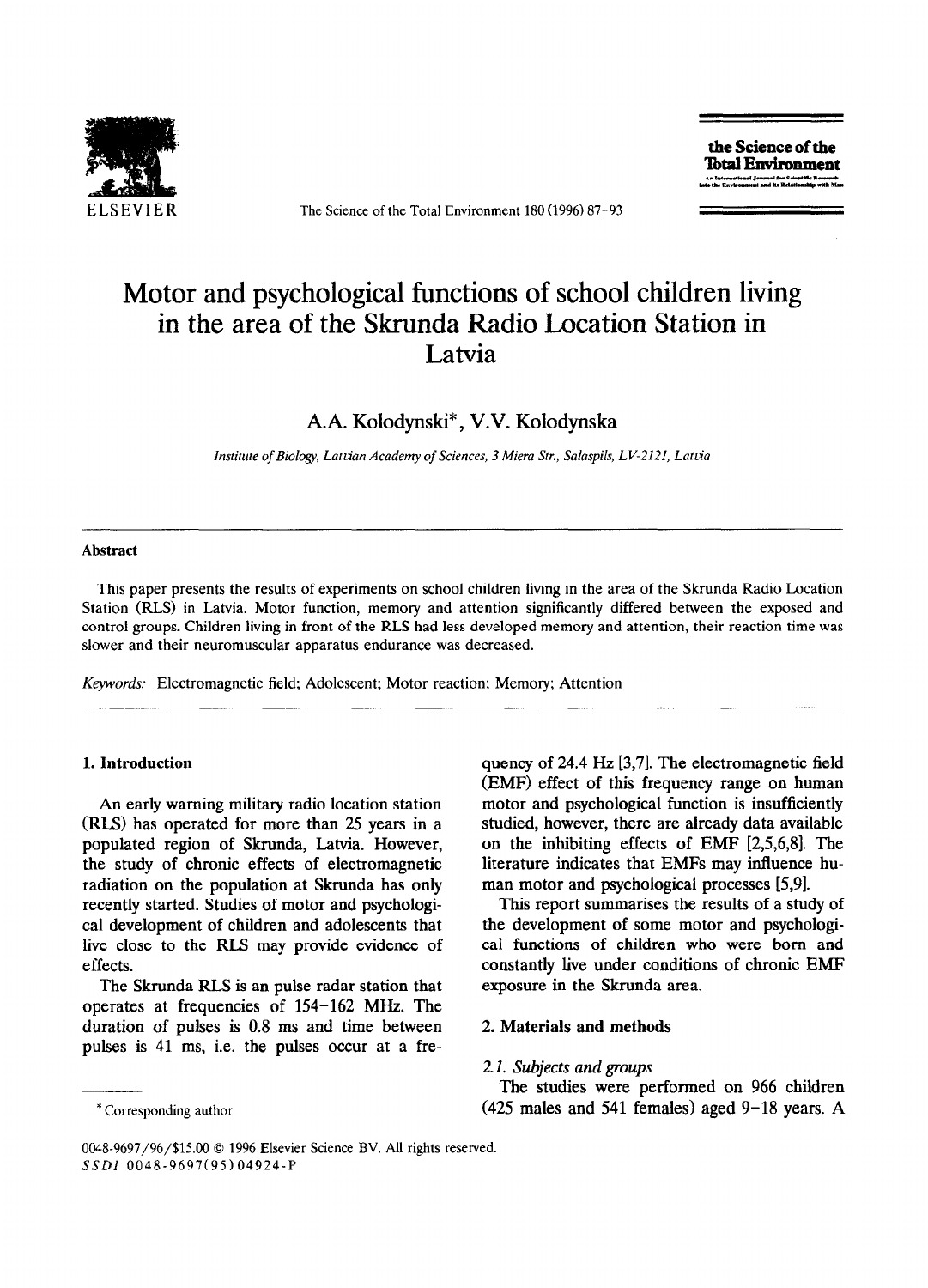total of 609 children were examined in the Kuldiga and Saidus regions within a 20-km radius of the Skrunda RLS. Of these, 224 pupils live in directly exposed areas. The Skrunda RLS is located in a valley, and the exposed population lives on the slope in the direction of the field of view of the station (westward). Exposure decreases with distance from the radar [3], and field intensities behind the radar are background levels. The control group of 357 pupils lived in the Preili region. Girls and boys were divided into five age groups with 2-year intervals (Table 1).

According to the Ministry of Environment Protection and Regional Development of Latvia, both of these regions have similar and low pollution levels (Table 2) [l]. Both are agricultural, without major point sources of pollution, with the exception of small boiler houses.

For the populations of children living in front of the radar and behind it, and for the control group, groups of similar age and sex were selected. We examined similar social groups of farming communities, and 95% of subjects lived on small farms. The tests were carried out in the spring, from April to May.

The studies were performed with a psychophysiological diagnostic system 'Polytest-8802'. The 'Polytest-8802' is a specialised computer that uses reaction to determine human functional state. In total, 11 tests were used for each child. A rest break was included and the test duration was 70 min. Each test included twenty measurements, which were used to obtain the arithmetical mean, standard deviation and standard error of the mean [41.

#### 2.2. Tapping-test

To evaluate the functional state of the neuromuscular system, we used a tapping-test. The children examined had to press two keys with their right and left hands at maximum rate for 30 s. The rate of key pressing per second was registered for each hand separately.

#### 2.3. Reaction time

Red light diodes were used to present light stimuli at the centre of the table and on the left and right sides. The visible diameter of the light was 2.5 mm and the stimulus duration was 40 ms [4]. Sound stimuli were given with stereo earphones (intensity, 60 dB; stimulus duration, 100 ms; frequency, 1 kHz). The interval between both light and sound stimuli was randomised  $(2.5-4 s)$ . The children had to rapidly press and release keys

Table 1

Mean age  $\pm$  S.E. (years) of five groups of children from the Skrunda area, further classified into unexposed and exposed, and the Preili region (control group

|                    | Age group (years) |                |                |                |                |  |  |
|--------------------|-------------------|----------------|----------------|----------------|----------------|--|--|
| Region             | $9 - 10$          | $11 - 12$      | $13 - 14$      | $15 - 16$      | $17 - 18$      |  |  |
| Skrunda, unexposed |                   |                |                |                |                |  |  |
| Females            | $9.7 \pm 0.1$     | $11.5 \pm 0.1$ | $13.7 \pm 0.1$ | $15.3 \pm 0.1$ | $17.4 \pm 0.1$ |  |  |
| $\boldsymbol{n}$   | 31                | 73             | 49             | 41             | 23             |  |  |
| Males              | $9.8 \pm 0.1$     | $11.4 \pm 0.1$ | $13.5 \pm 0.1$ | $15.3 \pm 0.1$ | $17.3 \pm 0.1$ |  |  |
| $\boldsymbol{n}$   | 30                | 64             | 35             | 31             | 8              |  |  |
| Skrunda, exposed   |                   |                |                |                |                |  |  |
| Females            | $9.6 \pm 0.1$     | $11.4 \pm 0.1$ | $13.7 \pm 0.1$ | $15.1 \pm 0.1$ | $17.6 + 0.1$   |  |  |
| $\mathbf n$        | 14                | 26             | 40             | 41             | 17             |  |  |
| Males              | $9.6 \pm 0.1$     | $11.4 + 0.1$   | $13.4 \pm 0.1$ | $15.3 \pm 0.1$ | 17             |  |  |
| n                  | 19                | 20             | 22             | 24             |                |  |  |
| Preili, control    |                   |                |                |                |                |  |  |
| Females            | $9.7 \pm 0.1$     | $11.5 \pm 0.1$ | $13.7 \pm 0.1$ | $15.3 \pm 0.1$ | $17.4 \pm 0.1$ |  |  |
| $\boldsymbol{n}$   | 26                | 53             | 49             | 38             | 20             |  |  |
| Males              | $9.4 \pm 0.1$     | $11.3 \pm 0.1$ | $13.5 \pm 0.1$ | $15.4 \pm 0.1$ | $17.5 \pm 0.1$ |  |  |
| Ħ                  | 25                | 54             | 47             | 30             | 15             |  |  |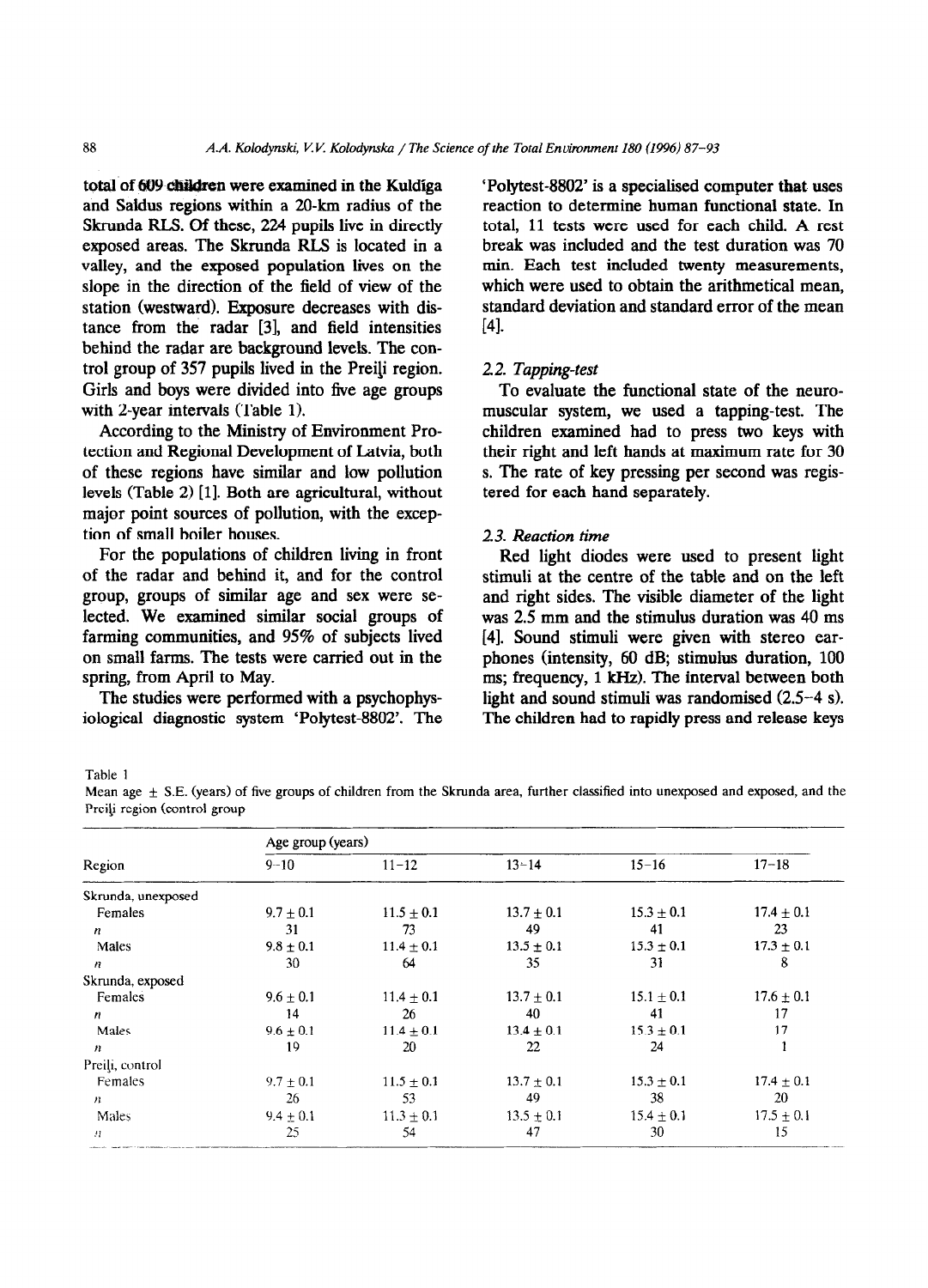| Region  | Particles | SO <sub>2</sub> | NO.   | CO     | Total  |
|---------|-----------|-----------------|-------|--------|--------|
| Kuldiga | 790.1     | 1052.8          | 80.7  | 571.5  | 2496.2 |
| Preili  | 1250.7    | 2011.4          | 352.3 | 1195.8 | 4818   |

Table 2 Estimated rates of emissions (tons/ $km<sup>2</sup>$ ) from all sources in Kuldiga and Preili districts in 1991

after stimuli. Presentation of stimuli from the table centre or biaurally (RTB) required the child to press both buttons simultaneously. When the stimulus was presented from the side of the table (RTL.), or in one earphone, the subject had to press the key on the side corresponding to the stimulus. In the cross variant of the test (RTC), the subject had press the key at the side opposite that of the stimulus. The response time, duration of press contact and the number of errors were registered.

#### 2.4. Attention

The capacity for attention switching was tested according to a modified Shulte's procedure. The procedure used a double-coloured table of 64 squares. Each square consisted of two numbers: large black colour and small red (index), as well as a response button. At the beginning of the test the monitor displayed a number which the child was required to find among the black numbers. When the required black number was found, the child was required to press the appropriate key and memorise the associated red number. This new number was then searched for among the black numbers and the process was repeated 20 times. The stability and capacity to focus attention

The stability and capacity to focus attention were studied with an 'entangled lines' test. The test table was covered with entangled lines. Each line began with a number on the left side and finishes with another number on the right side. The child was required to rapidly follow each line The clinu was required to rapidly follow each line visually and press the button at its linism. The time taken to follow every line and the number of errors were registered.

#### 2.5. Memory  $M$ emory was tested by the capacity to remem-

been numbers on the capacity to remem-

were displayed on a monitor at l-s intervals. The child then entered the three numbers on the keyboard. This was repeated seven times, progressively increasing the number of numbers displayed from three to nine. The volume of operative memory was determined according to the formula  $V = A + (m/n)$  where A is the largest numbers of digits in the operation which was successfully reproduced by the child in all experiments,  $n$  is the number of experiments,  $m$  is the number of correctly reproduced number series, During the experiment, a series of numbers of increasing complexity was presented, beginning with three digits and ending with nine. White digits of  $6 \times 10$  mm, on a dark-grey background were presented on the computer monitor.

#### 2.6. Statistics

Statistically significant differences were evaluated by Student's criteria for quantitative variables.

#### 3. Results

Preliminary data analysis showed that among grade 9 children, there were 16% fewer boys in Skrunda, and 25% fewer in the area exposed to the Skrunda RLS. This is uncommon in Latvia for Grade 9 school children and the reasons for these differences are not known. The rates of all motor reaction (tapping-test and reaction time) tests in boys were better than in girls, both in exposed boys were better than in grits, both in exposed and control groups, and nence oups were treated separately.

stimulation in the color sound and visual stimuli in the children living around Skrunda was somewhat longer than in Preili children, for both girls and boys, although the differences are statistically significant only for younger groups (Fig. 1).<br>The duration of retention of keys in the pressed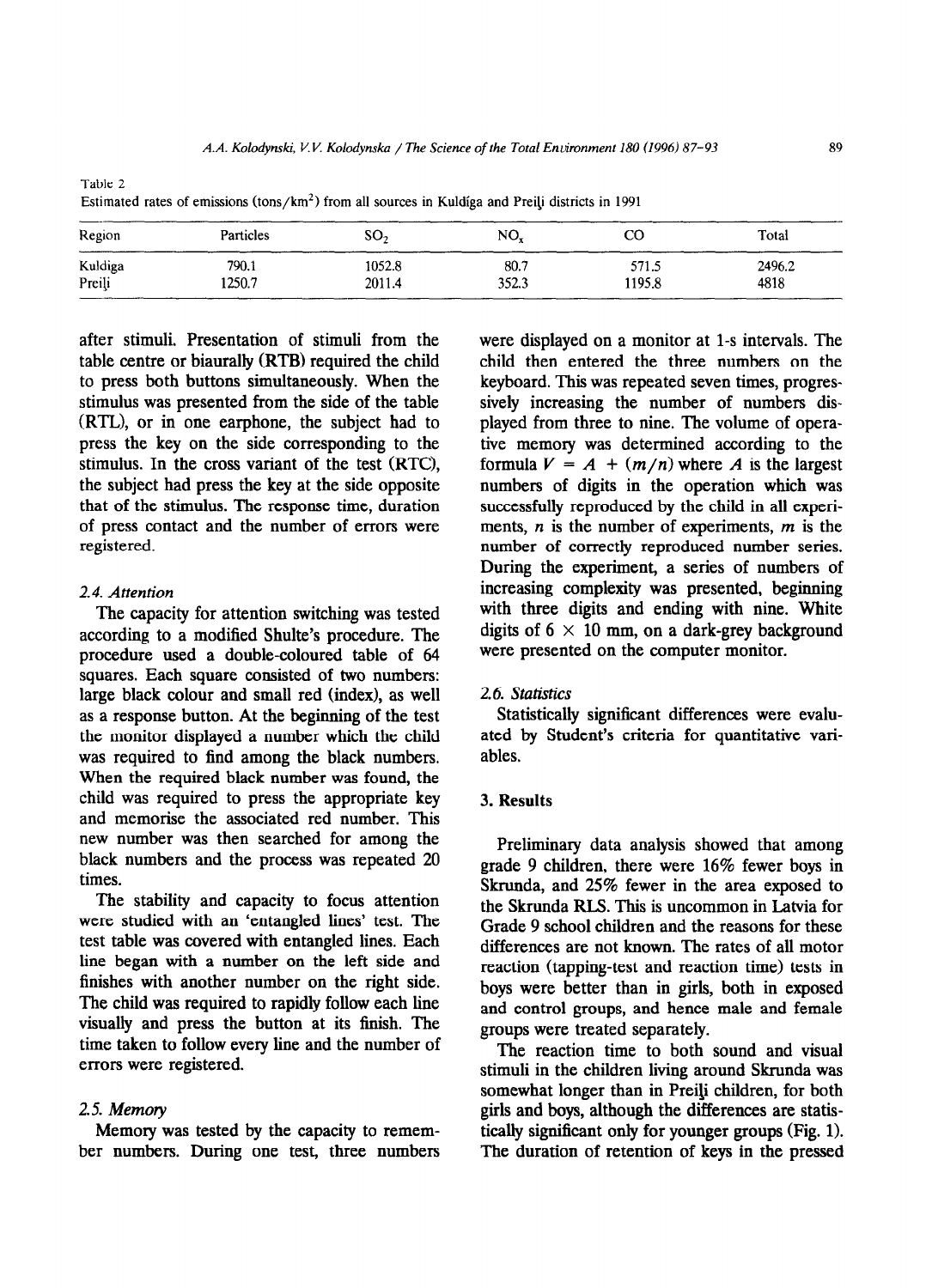

Fig. 1. Means  $\pm$  standard errors of the cross response left hand reaction time (RT) to sound stimuli in children (female) in five age groups from Skrunda  $(\triangle)$  and Preili ( $\blacksquare$ ). For ages 9-10 and 11-12 years, the differences are significant at  $P \leq$ 0.05.

state was also significantly longer for all age groups in Skrunda, compared with Preili.

A similar tendency was also observed in memory and attention tests. In Skrunda, the memory and attention of children were worse than in Preili, but the differences were not significant. In the tapping test  $(Fig. 2)$ , boys and girls from Preili performed better than those from Skrunda. Performance in this test improved with age.

More significant differences were observed when the Skrunda population was divided into



Fig. 2. Means  $\pm$  standard errors of the tapping test frequencies of male children in five age groups from Skrunda  $(\blacklozenge)$  and Preili ( $\blacksquare$ ), using the left hand. The differences for all age groups are significant at  $P < 0.05$ .

exposed and unexposed groups and compared with the Preili group. Memory (Fig. 3) and attention (Fig. 4) were considerably less ( $P < 0.05$ ) in the children living in front of the Skrunda RLS. Motor reaction was also delayed in girls living in Skrunda, but not in boys (Fig. 5). For girls, the retention time of keys was almost always significantly longer for the Skrunda exposed group, compared with the unexposed group (Table 3). In males, however, only in some age groups for each test were the effects significant.

Every subject's address was registered, with the length of time they had lived in the given district. It was thus possible to determine the distance from the Skrunda RLS to the subjects' home. Generally, exposure decreases with distance from the RLS, but field intensities are extremely variable temporally and spatially due to factors such as local topography, operating regime, tree canopy, etc. [3]. For this reason, and the lack of large numbers of permanent field intensity recorders, it was not possible to measure the intensities at each home. There was a weak positive correlation  $(0.27, P < 0.05)$  between the distance from the RLS and rates achieved in the tapping-test and a negative correlation  $(-0.29, P)$ < 0.01) between the distance from the RLS and contact retention time in motor reaction. In this case, Pearson's coefficient was used.

### 4. Discussion

Measurements and calculations performed by the Air Material Command of the Royal Danish Air Force [7] demonstrated that the mean power density of the Skrunda RLS is insignificant. For example, at a distance of 3.7 km from the RLS the mean power density measured was only 3.205  $mW/m^2$ . However, the peak power density is 50  $\frac{1}{10}$  m/m. Thowever, the peak power density is  $\frac{1}{2}$ . the peak peak  $(104.27 \text{ m})$  is the peak power than the theory  $\frac{m}{2}$  and  $\frac{m}{2}$  is the factor which could can be  $\frac{m}{2}$ find  $\alpha$  value, is the factor which come cause of fects on organisms. The literature lacks data on<br>motor and psychological effects of weak pulsed motor and psychological cricets of weak pulsed  $(154.462 \times 10^{14} \text{ m})$ , with a pulse frequency of  $24.44$  $(154-162 \text{ MHz})$ , with a pulse frequency of 24.4 Hz. This 24.4-Hz frequency coincides with that of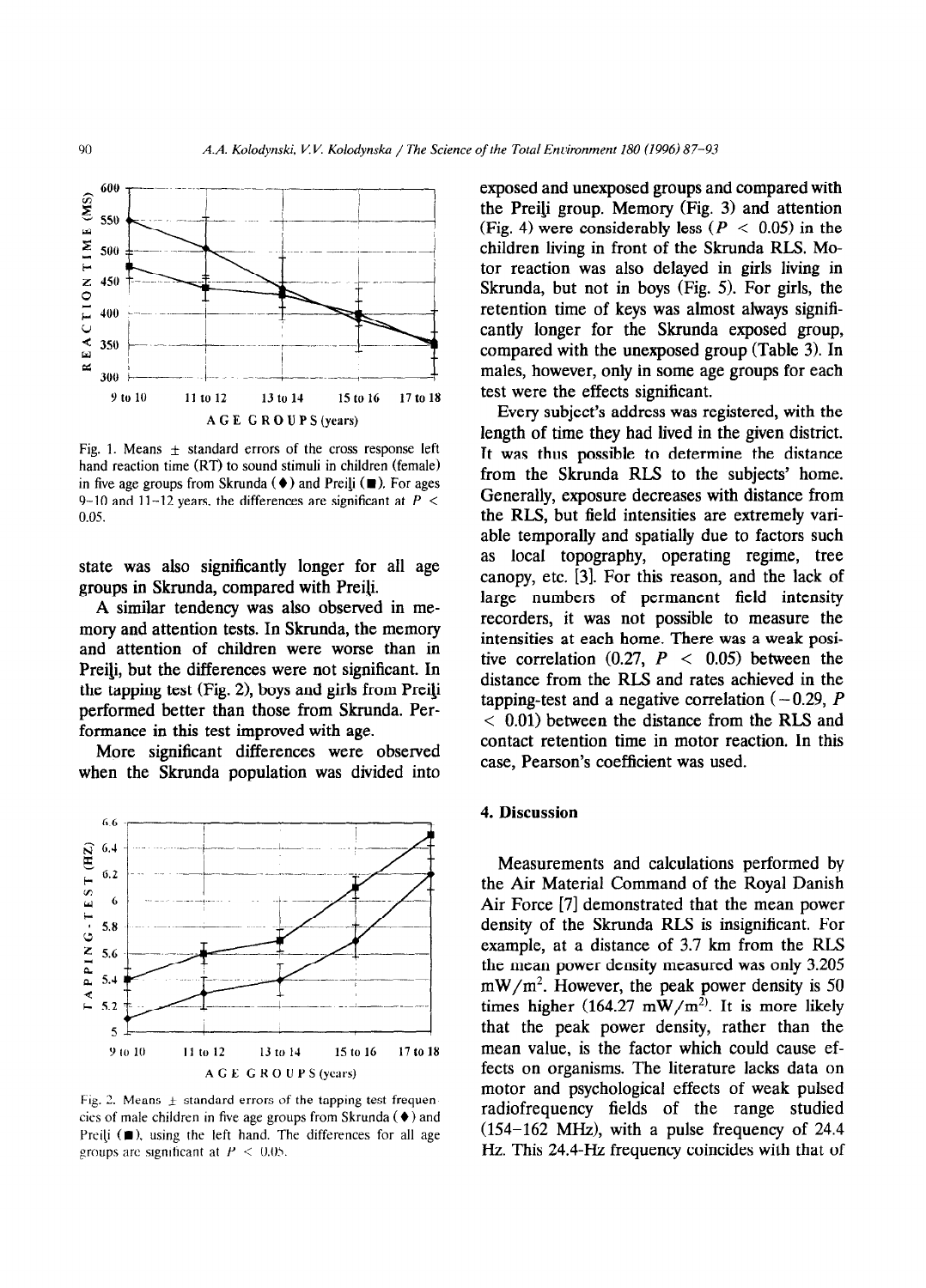

Fig. 3. Means  $\pm$  standard errors of operative memory in male and female children aged 15-16 years, living in the Skrunda exposed and unexposed areas and the Preili control area. The differences are significant ( $P < 0.05$ ) between the Skrunda exposed and unexposed areas, as well as between the Skrunda unexposed and Preili areas.

human electroencephalogram  $\beta$ -rhythms, and it is not excluded that low frequency pulses are one of the reasons for the observed alterations. Lyskov et al. [5] showed that low-frequency magnetic fields induced inhibition of motor and nervous process. Our earlier research [41 also demonstrated that a weak low frequency pulse EMF causes shifts in neurophysiological parameters, even after 15 min.

The weak correlations between the distance from the children's homes to the RLS, and the children's responses, are certainly consistent with the idea of an electromagnetic field effect. The



Fig. 4. Means  $\pm$  standard errors of time of attention switching test duration in male and female children aged 15-16 years, living in the Skrunda exposed and unexposed areas and the Preili control area. The differences are significant ( $P \leq$ 0.05) between the Skrunda exposed and unexposed areas, as well as between the Skrunda exposed and Preili areas.



Fig. 5. Means  $\pm$  standard errors of the cross response reaction time using the right hand to light stimuli in male and female children living in the Skrunda exposed and unexposed areas and the Preilj control area. The differences are significant ( $P < 0.05$ ) only between girls living in the Skrunda exposed and unexposed areas.

exposure of each child cannot be monitored, due to spatially and temporally variable intensities, and the fact the subjects move out of and within the exposed zone. The children living in front of the Skrunda RLS have less developed memory and attention, slower reaction times and decreased endurance of neuromuscular apparatus. On the basis of the data obtained, one could propose the working hypothesis that the decreased endurance of neuromuscular apparatus, slower reaction time and less developed memory and attention are the results of chronic electromagnetic radiation effects. Evidence for a factor other than electromagnetic field having caused the observed results was not found, but its existence cannot be ruled out, for example, differences in the past experiences of children, local small pollution effects, differences in family behaviour, etc.

At present, we can only state that the children living in the exposed zone in front of the Skrunda RLS performed worse in the psychological tests given than the children living behind the RLS, and even worse again when compared with the control group,

The validity of a statement that the RFEM field at Skrunda has caused these differences can only be claimed with continuous and accurate assessment of dose, and close to exact standardisation of subjects. The measurement of dose is problematic, since the children move in and out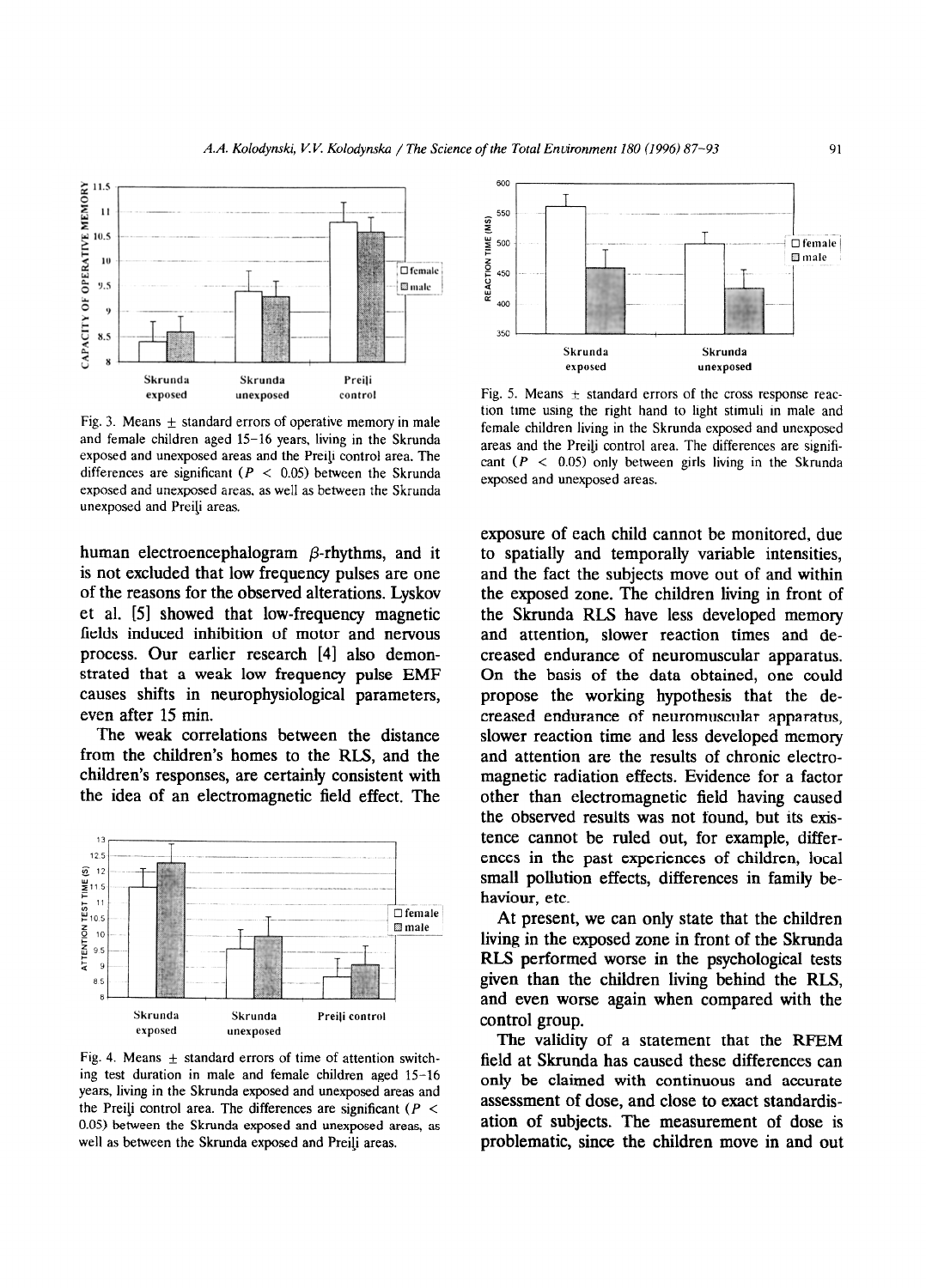Table 3

Mean values  $\pm$  S.E. of retention time of keys in the pressed state for right hands by male and female children from the Skrunda unexposed area and Skrunda exposed area, in reaction to sound stimuli presented biaurally and monaurally

|                             | Age groups (years) |              |              |              |              |  |  |
|-----------------------------|--------------------|--------------|--------------|--------------|--------------|--|--|
| Region                      | $9 - 10$           | $11 - 12$    | $13 - 14$    | $15 - 16$    | $17 - 18$    |  |  |
| Biaural stimuli (RTB)       |                    |              |              |              |              |  |  |
| Female                      |                    |              |              |              |              |  |  |
| Unexposed                   | $214 \pm 10$       | $206 \pm 8$  | $164 \pm 13$ | $128 \pm 8$  | $126 \pm 7$  |  |  |
| Exposed                     | $250 \pm 11$       | $258 + 12$   | $228 \pm 15$ | $182 \pm 14$ | $167 \pm 10$ |  |  |
| $P$ -value                  | ${}< 0.05$         | < 0.05       | < 0.01       | < 0.01       | < 0.05       |  |  |
| Males                       |                    |              |              |              |              |  |  |
| Unexposed                   | $191 \pm 9$        | $182 \pm 9$  | $145 \pm 11$ | $105 \pm 7$  | $99 \pm 6$   |  |  |
| Exposed                     | $211 \pm 10$       | $223 + 11$   | $200 + 8$    | $156 + 9$    | $124 \pm 10$ |  |  |
| $P$ -value                  | <b>NS</b>          | < 0.05       | < 0.01       | < 0.05       | <b>NS</b>    |  |  |
| Monoaural stimuli (RTL)     |                    |              |              |              |              |  |  |
| Female                      |                    |              |              |              |              |  |  |
| Unexposed                   | $224 \pm 9$        | $220 \pm 10$ | $221 \pm 11$ | $173 + 10$   | $192 \pm 10$ |  |  |
| Exposed                     | $265 + 11$         | $239 + 11$   | $249 \pm 16$ | $219 \pm 15$ | $224 \pm 10$ |  |  |
| $P$ -value                  | ${}< 0.05$         | < 0.05       | <b>NS</b>    | < 0.05       | < 0.05       |  |  |
| Male                        |                    |              |              |              |              |  |  |
| Unexposed                   | $212 \pm 10$       | $208 + 9$    | $202 + 11$   | $190 + 12$   | $110 \pm 12$ |  |  |
| Exposed                     | $243 \pm 11$       | $227 \pm 10$ | $210 + 9$    | $202 + 11$   | $133 \pm 11$ |  |  |
| $P$ -value                  | < 0.05             | <b>NS</b>    | <b>NS</b>    | <b>NS</b>    | <b>NS</b>    |  |  |
| Cross variant of test (RTC) |                    |              |              |              |              |  |  |
| Female                      |                    |              |              |              |              |  |  |
| Unexposed                   | $209 \pm 11$       | $197 + 8$    | $221 \pm 11$ | $199 \pm 11$ | $222 \pm 10$ |  |  |
| Exposed                     | $259 + 14$         | $238 \pm 10$ | $246 \pm 11$ | $237 + 12$   | $239 + 11$   |  |  |
| $P$ -value                  | < 0.05             | ${}_{0.05}$  | ${}_{0.05}$  | < 0.05       | ${}< 0.05$   |  |  |
| Male                        |                    |              |              |              |              |  |  |
| Unexposed                   | $199 \pm 9$        | $175 \pm 8$  | $200 + 11$   | $170\pm7$    | $199 \pm 10$ |  |  |
| Exposed                     | $232 \pm 10$       | $207 + 11$   | $221 \pm 8$  | $191 \pm 9$  | $181\pm9$    |  |  |
| P-value                     | ${}< 0.05$         | <b>NS</b>    | <b>NS</b>    | <b>NS</b>    | <b>NS</b>    |  |  |

RTL, key pressed at same side as stimulus; RTC, key pressed at opposite side as stimulus; NS, not significant.

of the radiation zone, and the temporal changes in intensity are high [3]. However, the results  $\mu$  measily are ngu (b). However, the result presented, especially the weak correlation certainly suggest to the RES. worthwhile. Further work is continued to the inworthwhile. Further work is continuing to increase the sample size and to attempt to arrive at estimations of dose.

#### Acknowledgements

The authors extend their thanks to G. Briimelis for authors catchet their thanks to O. Difficulty for improving the language of the text, and to I.<br>Nunévica, a teacher at the Skrunda 1 High School, for logistical help during the project. Financial assistance was obtained from the Latvian Science Council Project Nr. 136.69.

#### **References**

- [ll Ministry of Environment Protection and Regional Dewinistry of Environment Protection and Regional Development, Air environment protection, Report for 1991, Riga, 1992, pp. 54.
- [2] H.A. Hansson, Effects on the nervous system by exposure to electromagnetic fields: experimental and clinical studies, in M.E. O'Connor and R.H. Lovely (Eds.) Electromagnetic Fields and Neurobehavioral Function. Progress in Clinical and Biological Research, Vol. 257, Alan R. Liss Inc., New York, 1988, pp. 119–134.<br>[3] T. Kalnins, A. Krisbergs, A. Romancǔks, Measurement of
-